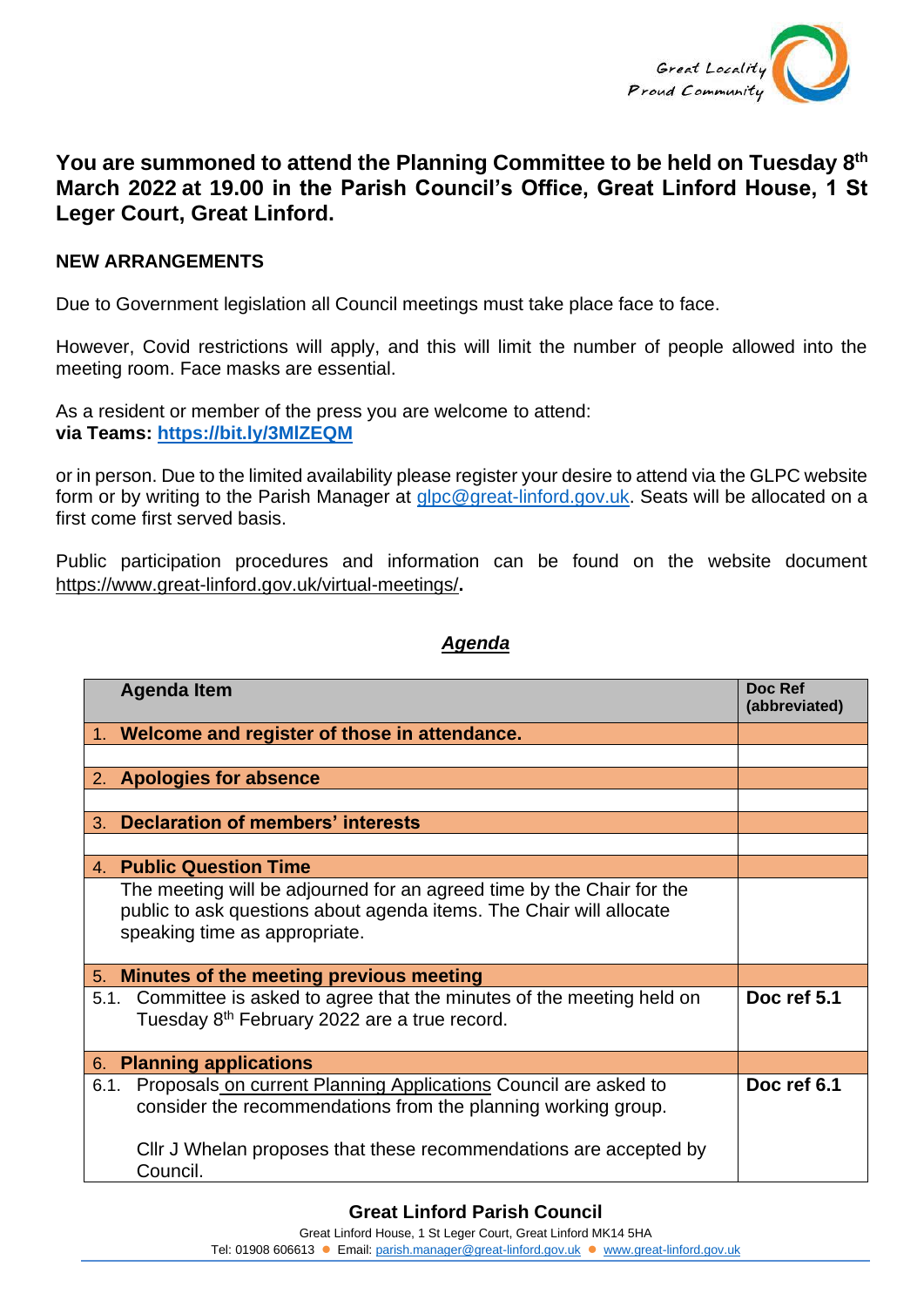

|        | <b>Agenda Item</b>                                                                                                                                                                                                                                                                                                                                                                                                                                          | Doc Ref<br>(abbreviated) |
|--------|-------------------------------------------------------------------------------------------------------------------------------------------------------------------------------------------------------------------------------------------------------------------------------------------------------------------------------------------------------------------------------------------------------------------------------------------------------------|--------------------------|
| 6.1.1. | 21/03747/FUL 72 Sakura Walk Willen Park MK15 9EH<br>Erection of a single-storey rear extension to dwelling house for<br>disabled user and carer.                                                                                                                                                                                                                                                                                                            | Doc ref 6.1.1            |
| 6.1.2. | 22/00303/FUL 11 Ledbury Great Linford MK14 5DS<br>The erection of a single storey side extension with roof lights and first<br>floor rear extension. New front porch, new rear window to replace<br>existing door. New planting to rear garden.                                                                                                                                                                                                             | Doc ref 6.1.2            |
| 6.1.3. | 22/00297/FUL 3 Salisbury Grove Giffard Park MK14 5QA<br>The erection of a single-storey side extension, including the change<br>of use of open amenity space. (re-submission of 22/00121/FUL)                                                                                                                                                                                                                                                               | Doc ref 6.1.3            |
| 6.1.4. | 22/00290/FUL 1 Dovecote Croft Great Linford MK14 5BF<br>The erection of a two-storey side and front extension partly over<br>garage, conversion of the existing garage into living accommodation<br>including associated alterations. The erection of a detached garage<br>with external staircase and roof in roof.                                                                                                                                        |                          |
| 6.1.5. | 22/00395/TCA Glebe House 28 High Street Great Linford MK14 5AX<br>The crown reduction T1 Thuja Plicata (standing at 15m) by $2-5$ -<br>3.5m and any elongated limbs to be pruned to an appropriate amount<br>to balance tree.<br>Reduction of G1 group of Beech trees (standing at 8m) back to a<br>height of 2.5m to be maintained as a hedge                                                                                                              |                          |
| 6.1.6. | 22/00435/FUL 12 Station Terrace Great Linford MK14 5AP<br>The erection of a single storey rear extension                                                                                                                                                                                                                                                                                                                                                    |                          |
|        | 6.1.7. 22/00237/FUL 25 Abraham Close Willen Park MK15 9JA<br>Part conversion of garage into a boot room, single-storey extension<br>for a utility room and two-storey extension to be used as an annexe<br>and additional bathroom. First floor extension over existing sitting<br>room and garage to create a bedroom and ensuite. Removal of<br>existing porch and erection of two-storey porch and corridor to a<br>proposed bedroom on the first floor. |                          |
| 6.1.8. | 22/00321/FUL 70 Bessemer Court Blakelands MK14 5JW<br>The erection of a single-storey and rear extension and new boundary<br>wall. Also associated with this application is 22/00322/CLUP to erect<br>a garden room at the end of the garden                                                                                                                                                                                                                | Doc ref 6.1.8            |
|        | 7. MK East Development                                                                                                                                                                                                                                                                                                                                                                                                                                      |                          |
| 7.1.   | 21/02440/OUTEIS Land at Caldecote Farm, Willen Road, Newport<br>Pagnell<br>Proposal: Outline application (matters of access to be considered with<br>matters of layout, scale, appearance and landscaping reserved) for                                                                                                                                                                                                                                     | Doc ref 7.1              |

## **Great Linford Parish Council**

Great Linford House, 1 St Leger Court, Great Linford MK14 5HA

Tel: 01908 606613 ⚫ Email: [parish.manager@great-linford.gov.uk](mailto:parish.manager@great-linford.gov.uk) ⚫ [www.great-linford.gov.uk](http://www.great-linford.gov.uk/)